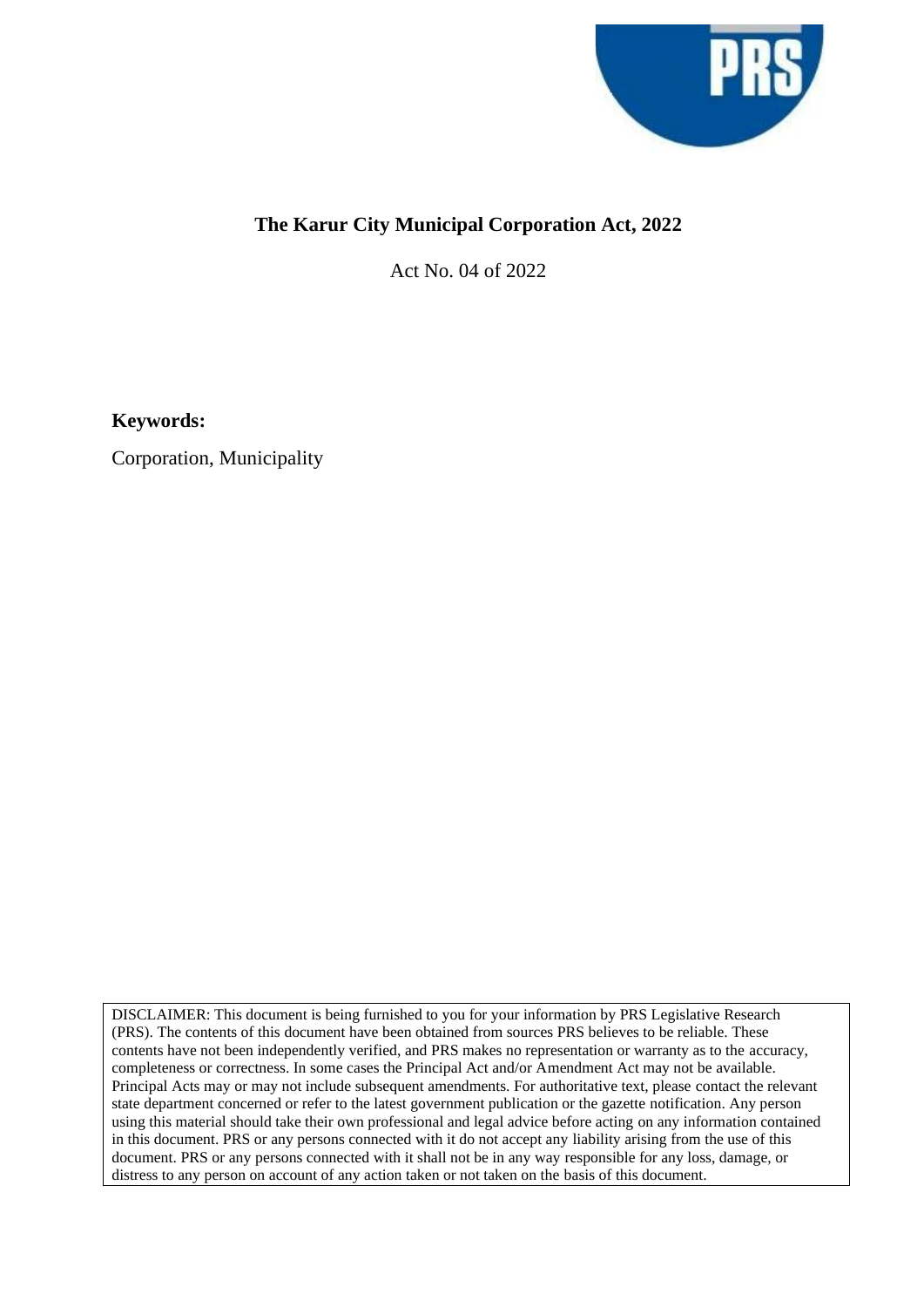The following Act of the Tamil Nadu Legislative Assembly received the assent of the Governor on the 21st January 2022 and is hereby published for general information: —

## **Act No. 4 of 2022.**

## **An Act to provide for the Establishment of a Municipal Corporation for the City of Karur.**

BE it enacted by the Legislative Assembly of the State of Tamil Nadu in the Seventy-second Year of the Republic of India as follows:—

1. (1) This Act may be called the Karur City Municipal Corporation Act, 2022. Short title,

extent and commencement.

(2) It extends to the city of Karur.

 (3) It shall be deemend to have come into force on the 21st day of October 2021.

2. (1) In this Act, unless the context otherwise requires,— Definitions.

 (a) "city of Karur" or "city" means the local area comprised in the Karur municipality and includes any local area which, after the date of the commencement of this Act, is included in the city but does not include any local area which, after such date of the commencement of this Act, is excluded from the city;

 (b) "corporation" means the municipal corporation of Karur established under section 3;

(c) "council" means the council of municipal corporation of Karur;

(d) "Government" means the State Government;

 (e) "municipal council" means the municipal council of Karur municipality;

(f) "municipality" means the Karur municipality;

 (g) "Scheduled Castes" and "Scheduled Tribes" shall have the meanings, respectively, assigned to them in clauses (24) and (25) of Article 366 of the Constitution.

Tamil Nadu Act 25 of 1981.

 (2) All words and expressions used in this Act and not defined but defined in the Coimbatore City Municipal Corporation Act, 1981 (hereinafter referred to as the "1981 Act"), shall have the meanings, respectively, assigned to them in the 1981 Act.

 3. (1) With effect on and from the date of the commencement of this Act, the local area included in the Karur municipality shall constitute the city of Karur for the purposes of this Act and from such date of the commencement of this Act, a municipal corporation shall be deemed to have been established for the said city by the name of Karur City Municipal Corporation:

 Provided that the Government may, from time to time, after consultation with the corporation, by notification, alter the limits of the city constituted under this sub-section so as to include therein or to exclude therefrom the areas specified in the notification:

 Provided further that the power to issue a notification under this sub-section shall be subject to previous publication.

Establishment of municipal corporation for city of Karur.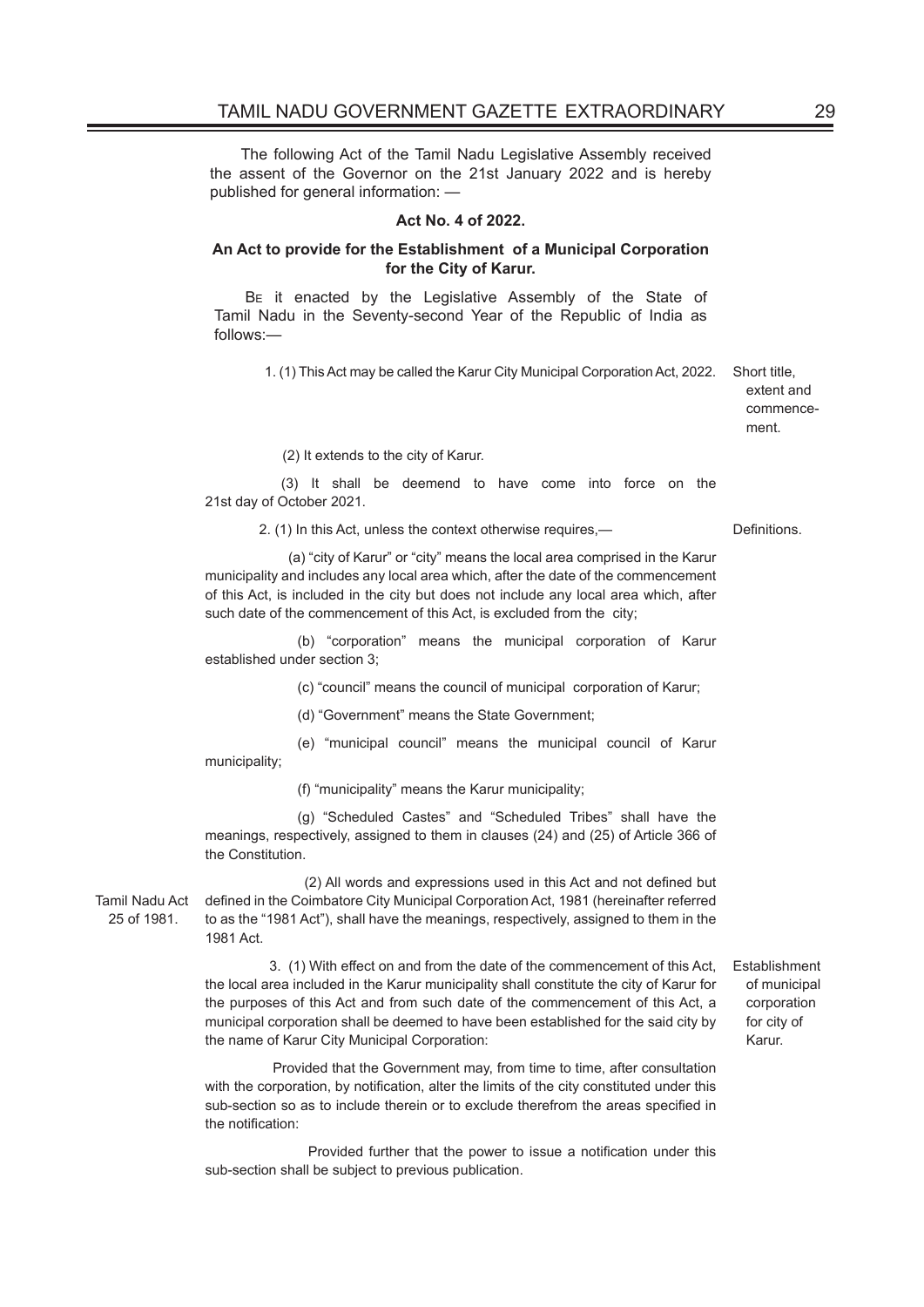(2) The corporation shall, by the said name, be a body corporate, having perpetual succession and a common seal with power to acquire, hold and dispose of property and to enter into contracts and may by its corporate name, sue and be sued.

 (3) The Karur municipality, functioning immediately before the date of the commencement of this Act, shall be deemed to have been abolished from such date of the commencement of this Act.

 4. The municipal authorities charged with carrying out the provisions of Municipal this Act shall be, authorities.

(a) a Mayor;

(b) a council;

(c) a standing committee;

(d) a wards committee; and

(e) a commissioner.

Constitution of council.

 5. (1) Save as otherwise provided in sub-section (2), the council shall consist of such number of councillors elected in the manner laid down in this Act as may be fixed by the Government, by notification, from time to time, so, however, that the total number of councillors of the council shall not exceed seventy two at any time.

 (2) The following persons shall also be represented in the council, namely:—

 (a) the members of the House of the People representing constituencies which comprise wholly or partly the area of the corporation and the members of the Council of States registered as electors within the area of the corporation;

 (b) all the members of the Tamil Nadu Legislative Assembly representing constituencies which comprise wholly or partly the area of the corporation.

 (3) The persons referred to in sub-section (2) shall be entitled to take part in the proceedings but shall not have the right to vote in the meetings of the council.

 (4) Seats shall be reserved for the persons belonging to the Scheduled Castes and the Scheduled Tribes in the council and the number of seats so reserved shall bear, as nearly as may be, the same proportion to the total number of seats to be filled by direct election in the council as the population of the Scheduled Castes in the city or of the Scheduled Tribes in the city bears to the total population of the city.

 (5) Seats shall be reserved for women belonging to the Scheduled Castes and the Scheduled Tribes, from among the seats reserved for the persons belonging to the Scheduled Castes and the Scheduled Tribes, which shall not be less than fifty per cent. of the total number of seats reserved for the persons belonging to the Scheduled Castes and the Scheduled Tribes.

 (6) Seats shall be reserved for women in the council and the number of seats reserved for women shall not be less than fifty per cent. including the number of seats reserved for women belonging to the Scheduled Castes and Scheduled Tribes of the total number of seats in the council.

 (7) The reservation of seats under sub-sections (4) and (5) shall cease to have effect on the expiry of the period specified in Article 334 of the Constitution.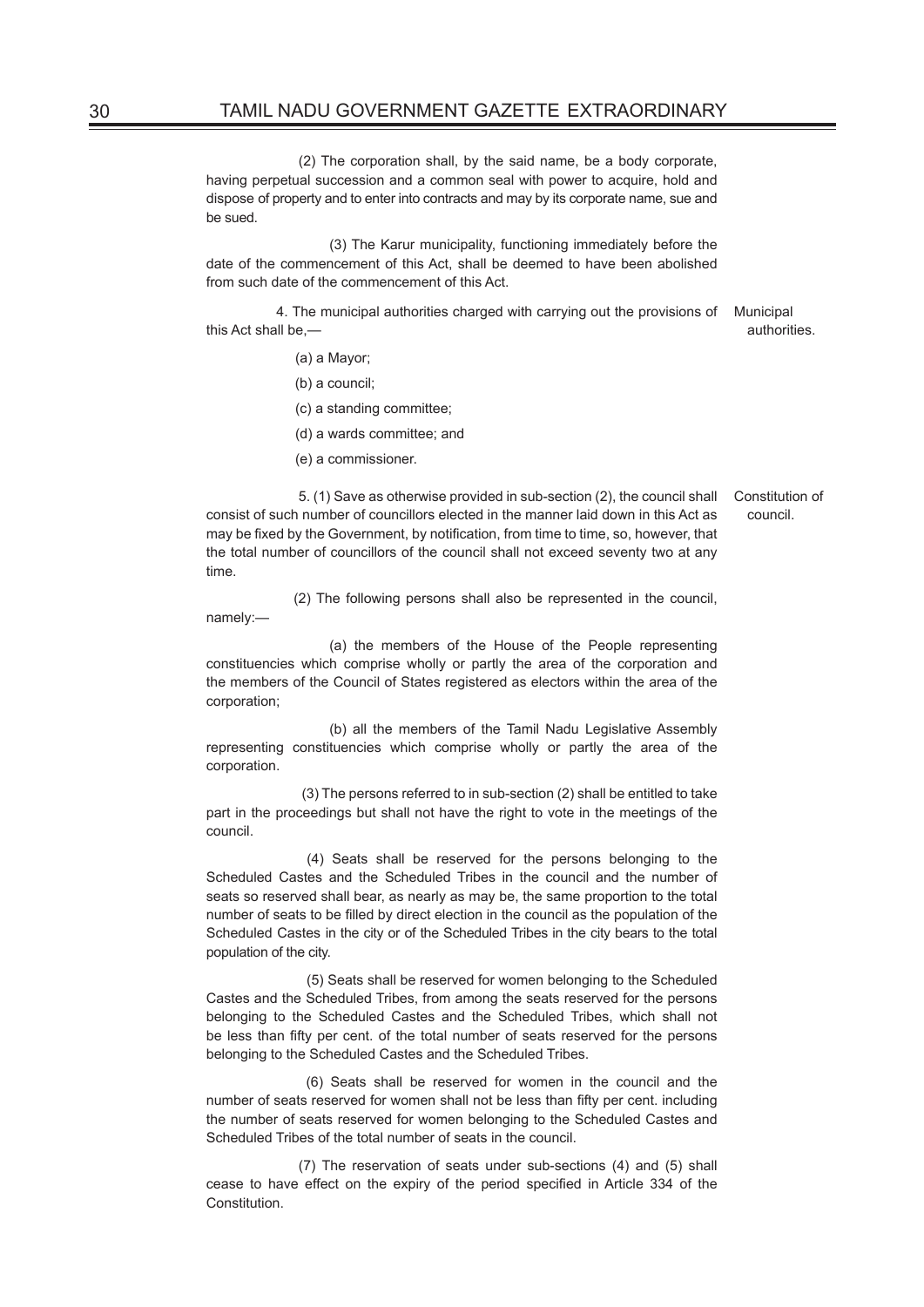6. (1) The corporation, unless sooner dissolved, shall continue for five years from the date appointed for its first meeting after each ordinary election and no longer and the said period of five years shall operate as a dissolution of the corporation. Duration of

(2) An election to constitute the corporation shall be completed,—

(a) before the expiry of its duration specified in sub-section (1); or

(b) before the expiration of a period of six months from the date

of its dissolution:

V of 1920.

 Provided that where the remainder of the period for which the dissolved corporation would have continued, is less than six months, it shall not be necessary to hold any election, under this sub-section for constituting the corporation for such period.

Tamil Nadu Act 7. (1) Subject to the provisions of sub-sections (2) and (3), the Tamil Nadu District Municipalities Act, 1920 (hereinafter referred to as the "District Municipalities Act") shall, with effect on and from the date of the commencement of this Act, cease to apply to the local area comprised within the city of Karur.

Tamil Nadu **District Municipalities** Act, 1920 not to apply.

(2) Such cessor shall not affect,—

 (a) the previous operation of the District Municipalities Act in respect of the local area comprised within the city of Karur;

 (b) any penalty, forfeiture or punishment incurred in respect of any offence committed against the District Municipalities Act; or

 (c) any investigation, legal proceedings or remedy in respect of such penalty, forfeiture or punishment, and any such penalty, forfeiture or punishment may be imposed as if this Act had not been passed.

 (3) Notwithstanding anything contained in sub-section (1), all appointments, notifications, notices, rules, bye-laws, regulations,orders, directions, licences, permissions, schemes, forms and powers, made or issued or conferred under the District Municipalities Act and in force on the date of the commencement of this Act shall, so far as they are not inconsistent with the provisions of this Act, continue to be in force in the local area comprised within the city of Karur until they are replaced by the appointments, notifications, notices, rules, bye-laws, regulations, orders, directions, licences, permissions, schemes, forms and powers to be made or issued or conferred under this Act.

 8. (1) Save as otherwise expressly provided herein, all the provisions of the 1981 Act, including the provisions relating to the levy and collection of any tax or fee are hereby extended to and shall apply, *mutatis mutandis* to the corporation and the 1981 Act shall, in relation to the corporation, be read and construed as if the provisions of this Act had formed part of the 1981 Act.

 (2) For the purpose of facilitating the application of the provisions of the 1981 Act to the corporation, the Government may, by notification, make such adaptations and modifications of the 1981 Act and the rules and bye-laws made thereunder, whether by way of repealing, amending or suspending any provisions thereof, as may be necessary or expedient and thereupon, the 1981 Act and the rules made thereunder, shall apply to the corporation subject to the adaptations and modifications so made.

Application of provisions of 1981 Act to corporation.

corporation.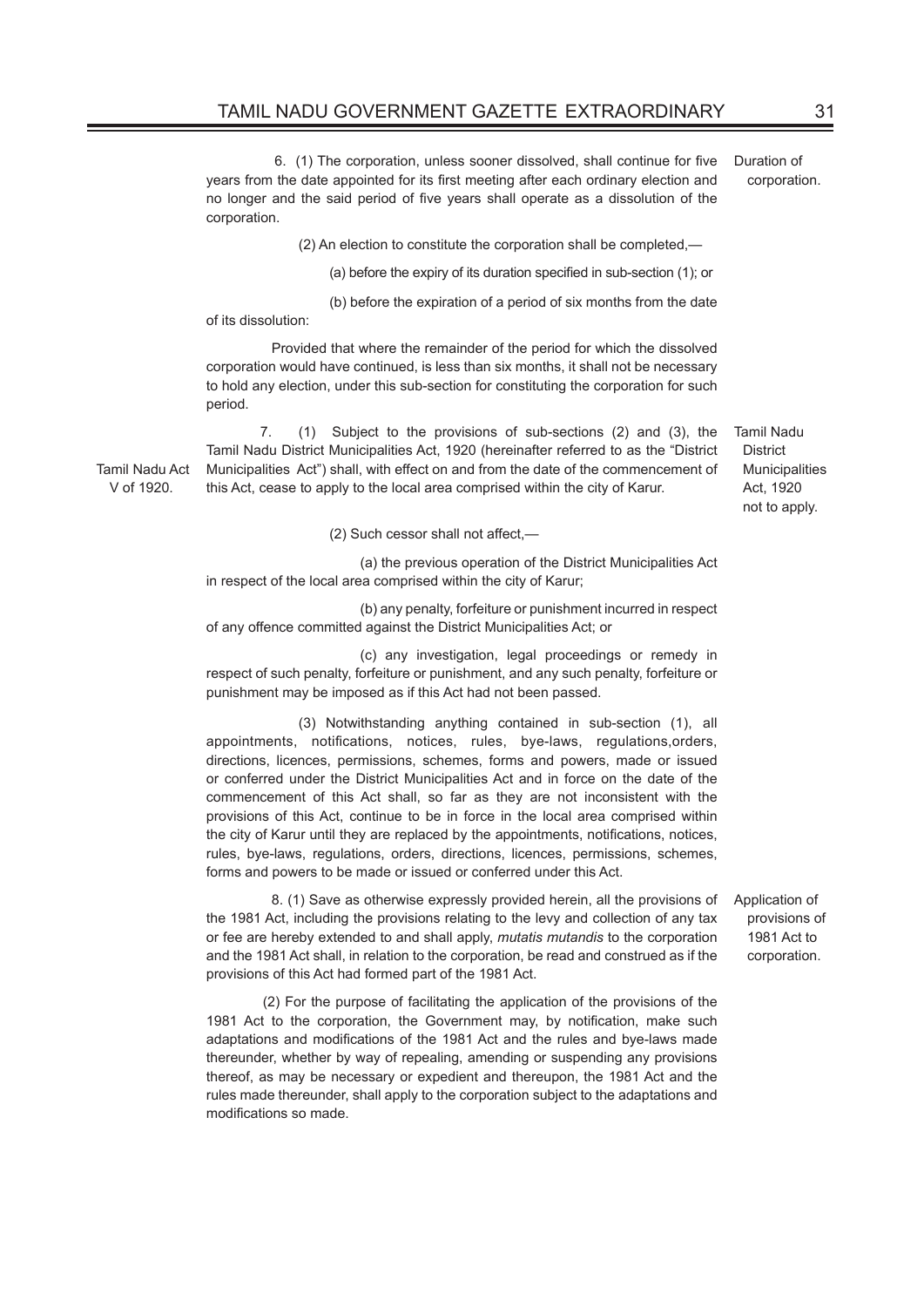(3) Notwithstanding that no provision or insufficient provision has been made under sub-section (2) for the adaptation of the provisions of the 1981 Act, or the rules and bye-laws made thereunder, any court, tribunal or authority required or empowered to enforce these provisions may, for the purpose of facilitating their application to the corporation, construe these provisions in such manner, without affecting the substance, as may be necessary or proper having regard to the matter before the court, tribunal or authority.

(4) In the 1981 Act as extended and applied to the city of Karur,—

 (a) any reference to the city of Coimbatore and Coimbatore municipality, shall by reason of this Act, be construed as a reference to the city of Karur and Karur municipality, respectively; and

 (b) any reference to the Coimbatore Corporation, Corporation of Coimbatore and Municipal Corporation of Coimbatore, shall by reason of this Act, be construed as a reference to the Karur Corporation, Corporation of Karur and Municipal Corporation of Karur, respectively.

9. (1) All property, all rights of whatever kind, used, enjoyed or possessed by and all interests of whatever kind owned by or vested in, or held in trust by or for the municipal council with all rights of whatever kind used, enjoyed or possessed by the municipal council as well as all liabilities legally subsisting against the municipal council, on and from the date of the commencement of this Act and subject to such directions as the Government may, by general or special order, give in this behalf, vest with the corporation.

 (2) All arrears of taxes or other payments by way of composition for a tax, or due for expenses or compensation, or otherwise due to the municipal council on the date of such commencement may be recovered as if they had accrued to the corporation and may be recovered as if the said arrears or payments had become due, under the provisions of this Act.

 (3) All taxes, fees and duties, which immediately before the date of the commencement of this Act were being levied by the municipal council shall be deemed to have been levied by the corporation under the provisions of this Act and shall continue to be in force accordingly until such taxes, fees and duties are revised, cancelled or superseded by anything done or any action taken under this Act.

 (4) All proceedings taken by, or against, the municipal council or authority or any person under the District Municipalities Act may be continued by, or against, the corporation, authority or person as if such proceedings had been commenced under the provisions of this Act.

 (5) Any action taken under the District Municipalities Act, by any authority before the date of such commencement shall be deemed to have been taken by the authority competent to take such action under this Act as if this Act had been in force.

 (6) Notwithstanding anything contained in this Act, every officer or employee who, immediately before the date of the commencement of this Act, was in the service of the municipality shall, on and from the date of such commencement, be deemed to be an officer or employee of the corporation:

Provided that—

Transitional provisions.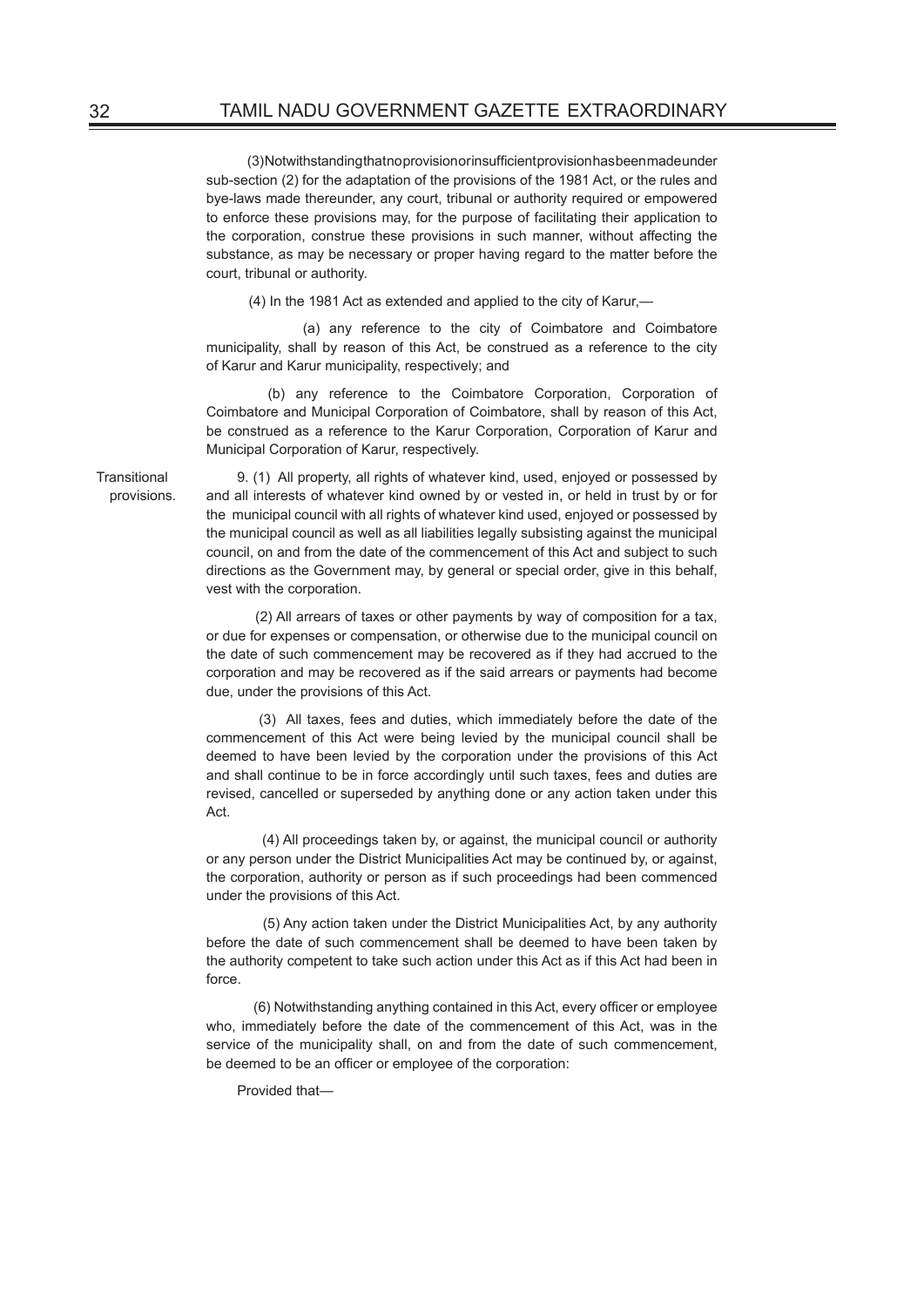(a) the terms and conditions applicable to such officers and employees consequent on their absorption in the service of the corporation shall not be less favourable than those applicable to such employees immediately before the date of such commencement, as regards pay and allowances, leave, pension, gratuity, provident fund and age of superannuation; and

 (b) the service rendered by any such officer or other employee under the municipality upto the date of such commencement shall be deemed to be service under the corporation and he shall be entitled to count that service for the purpose of increment, leave, pension, provident fund and gratuity:

 Provided further that any officer or other employee serving in the municipality shall be given an option to be exercised within such time and in such manner as may be prescribed either to be absorbed in the service of the corporation or to be transferred to the service referred to in section 73-A of the District Municipalities Act or to be retrenched from the service of the municipality on such retrenchment benefits as may be prescribed.

 (7) Any division of the Karur municipality into wards, made under the District Municipalities Act, and in force on the date of the commencement of this Act shall be deemed to be a division of the corporation until altered.

 (8) The electoral roll prepared for the Karur municipality under the District Municipalities Act, and in force on the date of the commencement of this Act, shall be deemed to be the electoral roll for the corporation until a new electoral roll is prepared and published and the part of the electoral roll relating to each ward of the municipality shall be deemed to be the list of the electoral roll for the corresponding division of the corporation.

10. (1) There shall be appointed by the Government, by notification, a Special Officer to exercise the powers, perform the duties and discharge the functions of—

Appointment of Special Officer.

- (a) the council,
- (b) the standing committee,
- (c) the commissioner, and
- (d) the wards committee.

(2) The Special Officer shall exercise the powers, perform the duties and discharge the functions,—

(a) of the corporation, until the elected councillors come into office;

 (b) of the standing committee, until a standing committee is appointed by the corporation; and

 (c) of the commissioner, until a commissioner is appointed by the Government and such officer may, if the Government so direct, receive remuneration for his services from the municipal fund.

(3) Until a new Special Officer is appointed by the Government under sub-section (1), the Special Officer of the municipality functioning immediately before the date of commencement of this Act shall be deemed to be the Special Officer of the corporation and he shall exercise the powers and perform the duties and discharge the functions as those exercised, performed and discharged by the Special Officer appointed under sub-section (1).